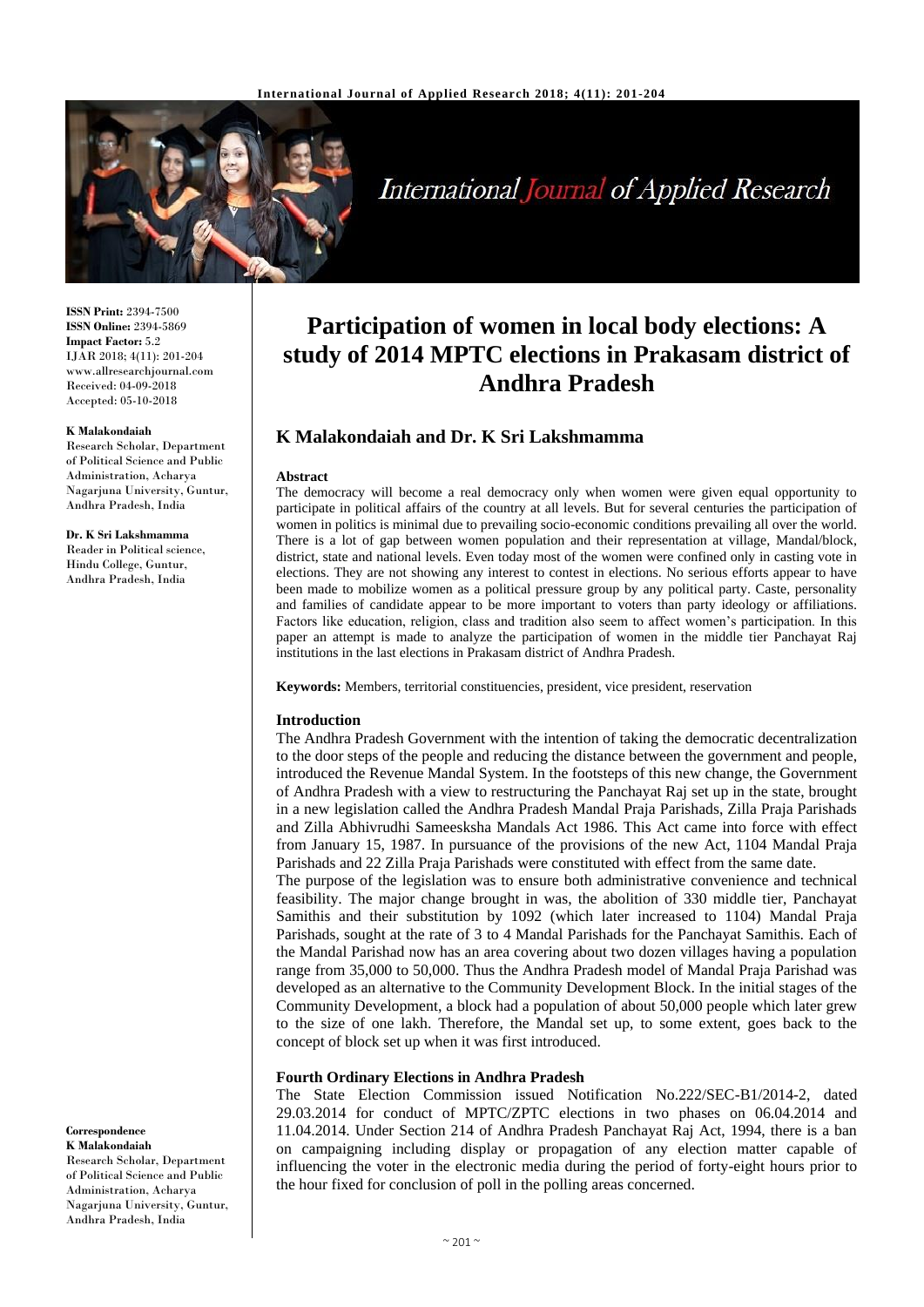#### **Nomination Process**

The Prakasam district was divided in to 790 Mandal Parishad Territorial Constituencies. Among these 790 territorial constituencies, in 2014 elections were held in 784 constituencies. The elections in the remaining 6

constituencies were not held due to legal problems. Table 1 furnishes the details of nominations filed, nominations valid and final contesting candidates from these territorial constituencies in  $4<sup>th</sup>$  Ordinary Elections in 2014.

**Table 1:** Political Party wise - Total No. of nominations filed (Cumulative) for MPTC Membership in Prakasam District

| Party                            | <b>Nominations Filed</b> | <b>Valid Nominations</b> | <b>Final Contesting Candidates</b> |
|----------------------------------|--------------------------|--------------------------|------------------------------------|
| No of MPTCS                      | 790                      |                          |                                    |
| <b>BSP</b>                       | 17                       | 16                       | 11                                 |
| <b>BJP</b>                       | 26                       | 25                       | 12                                 |
| <b>CPI</b>                       | 40                       | 40                       | 23                                 |
| <b>CPM</b>                       | 75                       | 71                       | 28                                 |
| INC.                             | 123                      | 119                      | 60                                 |
| <b>YSRCP</b>                     | 1446                     | 1342                     | 755                                |
| <b>TDP</b>                       | 2353                     | 2300                     | 747                                |
| Lok Satta                        |                          | 3                        | 2                                  |
| Other Registered Parties         |                          |                          | 0                                  |
| Independents                     | 717                      | 688                      | 393                                |
| No Nominations/Court Pending etc | 6                        |                          |                                    |
| <b>Total Nominations Filed</b>   | 4801                     | 4605                     | 2031                               |

**Source:** Election Report, Fourth Ordinary Elections to Mandal Praja Parishads and Zilla Praja Parishads -2014, State Election Commission, Andhra Pradesh.

It can found from table 1 that for 784 MPTC seats 4801 candidates filed nominations. On an average 6.12 candidates filed for each MPTC seat in the district. Among the total nominations filed nearly 49 percent were filed by TDP party supporters. The YSRCP supporters' nominations constitute 30.12 percent of total nominations filed for PMTC elections in 2014. The nominations filed by Independent candidates constitute 14.93 percent of total nominations. The nominations filed by other party candidates are negligible. Among the total nomination papers 95.92 percent were declared as valid nominations. On an average there are 5.87 candidates for each MPTC seat as per the count of valid

nominations. At last 2031 candidates remained in fray for 984 MPTC seats in the district. On an average there are 2.59 candidates for each MPTTC seat in the district. The YSRCP contested for 755 seats (96.30 percent) out of 784, for which elections were held. On the other hand the TDP candidates were in fray in 747 (95.28 percent) out of 784 seats.

## **Caste Wise and Gender Wise Reservations**

Table 2 gives the details of caste wise and sex wise seats reserved in Prakasam district in 4<sup>th</sup> Ordinary Elections in 2014.

**Table 2:** Caste Wise and Gender Wise Composition of Mandal Parishad Territorial Constituency Members in Prakasam District as per Fourth Ordinary Elections-2014

| S. No | Category                        | <b>Number</b> | Women % |
|-------|---------------------------------|---------------|---------|
|       | <b>Backward Class (General)</b> | 91            |         |
| ◠     | Backward Class (Women)          | 86            | 48.59   |
| 3     | Scheduled Caste (General)       | 86            |         |
|       | Scheduled Caste (Women)         | 107           | 55.44   |
|       | Scheduled Tribe(General)        |               |         |
| 6     | Scheduled Tribe (Women)         | 24            | 77.42   |
|       | Un-reserved (General)           |               |         |
|       | Un-reserved (Women)             | 180           | 47.00   |
|       | Total                           | 784           |         |
|       | Women                           | 397           | 50.64   |

**Source:** Election Report, Fourth Ordinary Elections to Mandal Praja Parishads and Zilla Praja Parishads -2014, State Election Commission, Andhra Pradesh.

It is evident from table 2 that there are 784 Mandal Parishad Territorial Constituency (MPTC) members in Prakasam district as per the data available for 2014 Mandal Parishad elections. Among the total members 397 members constituting 50.64 percent were women. The caste wise women MPTCs analysis reveals that among Scheduled Tribes a preponderant majority i.e. 77.42 percent were women. Among the Scheduled Caste MPTCs 55.44 percent were women. Around 48.59 percent of Backward Class MPTCs were women. In the unreserved category 48.85 percent were also women.

On the whole 24.62 percent of MPTCs elected in 2014 elections belongs to Scheduled Castes. In the total seats 22.56 percent of seats were reserved for Backward Classes in the district. Among the total MPTCs 3.95 percent hails from Scheduled Tribe community. The remaining 48.85 percent were unreserved.

### **Party Wise Performance**

The performance of various political parties in 2014 Ordinary election in Prakasam district is given in table 3.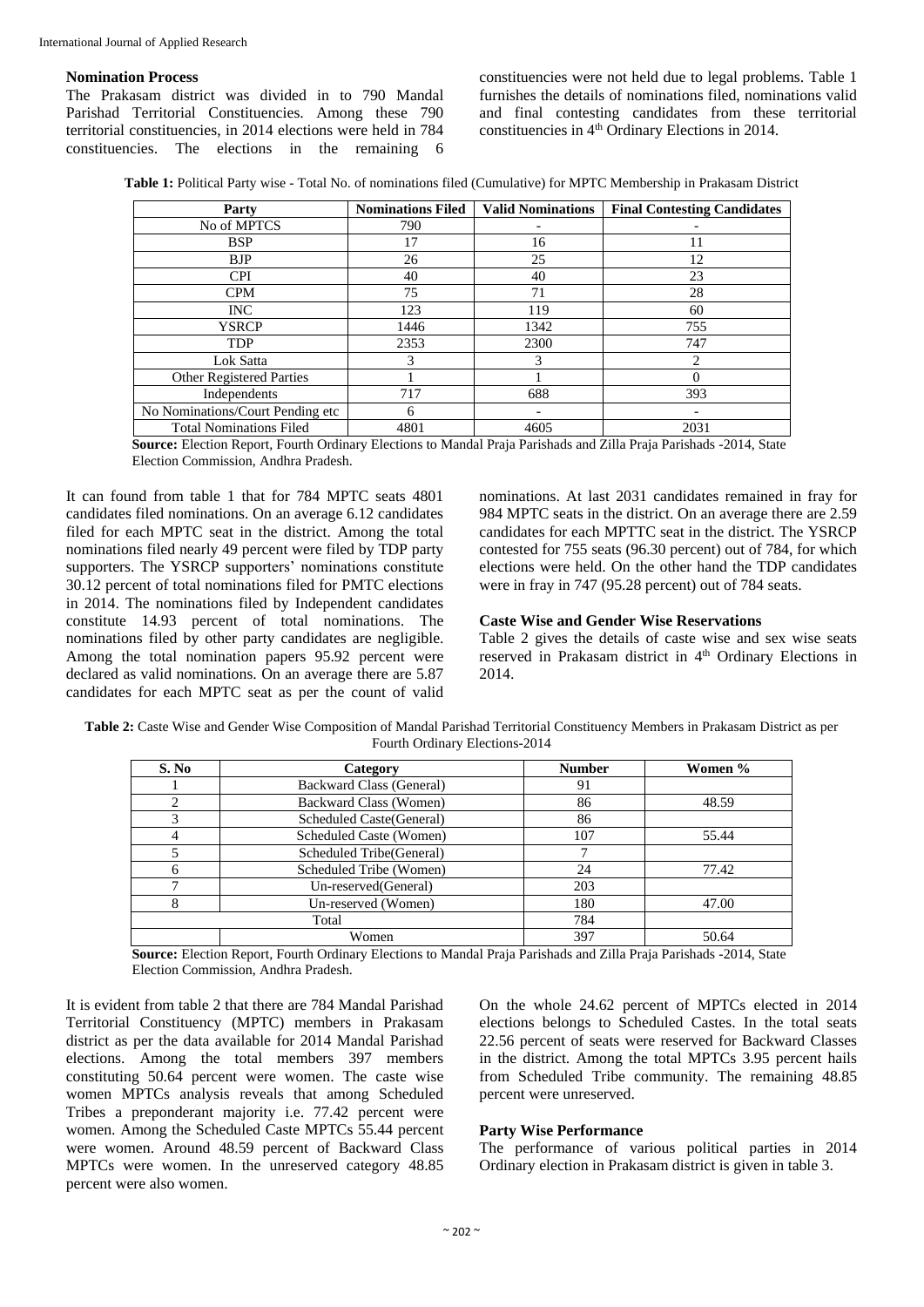| S. No | Party        | <b>Total seats Won</b> | Women |
|-------|--------------|------------------------|-------|
|       | <b>YSRCP</b> | 405                    | 204   |
|       | TDP          | 344                    | 176   |
|       | <b>BSP</b>   |                        |       |
|       | Independents | 34                     |       |
|       | Total        | 784                    | 397   |

**Table 3:** Party Wise Seats Sharing by Women in 2014 Ordinary Elections in Prakasam District

**Source:** Election Report, Fourth Ordinary Elections to Mandal Praja Parishads and Zilla Praja Parishads -2014, State Election Commission, Andhra Pradesh.

It can be inferred from table 3 that the Yuvajana Sramika Rhythu Party (YSRCP) won more than half of the seats for which elections were held in April 2014. The party bagged 405 seats constituting 51.66 percent of total seats. The Telugu Desam Party (TDP) bagged 344 seats constituting 43.88 percent of total MPTC seats in the district. The share of the seats bagged by independent candidates stood at 4.34 percent of total seats. From the Bahujan Samaj Party (BSP) one candidate declared elected. All other national and regional parties failed to open their account in the Prakasam district.

With regard to women share, from two major political parties as well as among independents half and more than half were women. Among the elected MPTCs from Telugu Desam Party 51.16 percent were women candidates. From YSRCP party 204 women constituting 50.37 percent of its elected MPTCs were also women. With regard to Independent candidates exactly half of the MPTCs were women.

## **Mandal Parishad Presidents**

The State Election Commission directed the concerned Authorities concerned to authorize a Gazetted Officer of the Government for every Mandal Praja Parishad to conduct election of Member (Co-opted), President and Vice-President of Mandal Praja Parishad in accordance with the procedure laid down in the Andhra Pradesh Conduct of Election of Member (Co-opted), President and Vice-President of Mandal Praja Parishad and Members (Coopted), Chairperson and Vice-Chairperson of Zilla Praja Parishad Rules, 2006, and specifies the schedule for the elections to the said offices in the Annexure appended to this order. As per the schedule the election of President and Vice-President of MPP were held  $4<sup>th</sup>$  July 2014 all over the state. The Election of President and Vice-President of Mandal Praja Parishad were preceded by the election of the co-opted members. Table 4 gives the details of party wise President and Vice-President of Mandal Praja Parishad in Prakasam district.

**Table 4:** Mandal Parishad Presidents and Vice Presidents in Prakasam District in 2014 Elections

| S. No | Party        | No of MPP Seats Won | <b>No. of Vice MPP Seats Won</b> |
|-------|--------------|---------------------|----------------------------------|
|       | <b>YSRCP</b> | つく                  | つつ                               |
|       | <b>TDP</b>   |                     | σq                               |
|       | Independent  |                     |                                  |
|       | Postponed    |                     |                                  |
|       | Total        |                     |                                  |

**Source:** Election Report, Fourth Ordinary Elections to Mandal Praja Parishads and Zilla Praja Parishads -2014, State Election Commission, Andhra Pradesh.

Table 4 shows that the Telugu Desam Party by winning in 43.88 percent of seats, managed to bag 29 MPP seats in the district. As the Telugu Desam Party emerged victorious in State Legislative elections in May 2014, it attracted the attention of several opposition party and independent MPTCs to bag as many MPP seats as possible. The YSRCP party by winning 51.66 percent of MPTC seats is able to bag only 25 Mandal Parishad President seats. The remaining 2 seats have gone in favour of Independent candidates. With regard to Vice Mandal Parishad President, the Telugu

Desam Party won in all 29 Mandals in which its candidate is elected as MPP. The tally of the YSRCP further reduced to 22 Vice MPP seats. Among Vice MPPs 3 Independents were elected. In 2 Mandals the Vice MPP elections were postponed due to lack of quorum.

# **Caste Wise and Gender Wise MPPs**

Figure 1 clearly depicts the caste wise and gender wise Mandal Parishad President (MPP) seats reserved in Prakasam district of Andhra Pradesh.